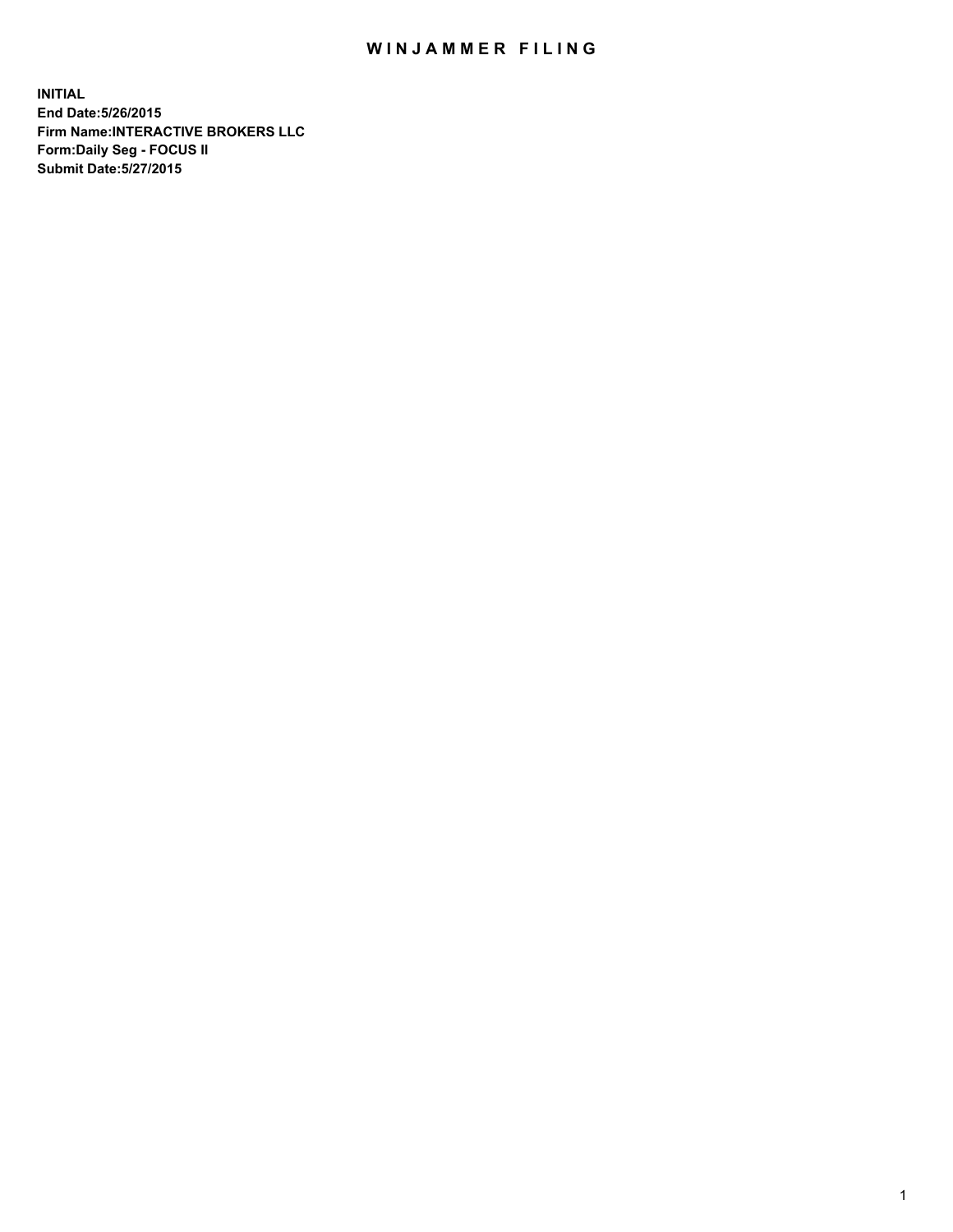## **INITIAL End Date:5/26/2015 Firm Name:INTERACTIVE BROKERS LLC Form:Daily Seg - FOCUS II Submit Date:5/27/2015 Daily Segregation - Cover Page**

| Name of Company<br><b>Contact Name</b><br><b>Contact Phone Number</b><br><b>Contact Email Address</b>    | <b>INTERACTIVE BROKERS LLC</b><br><b>Michael Ellman</b><br>203-422-8926<br>mellman@interactivebrokers.co<br>$m$ |
|----------------------------------------------------------------------------------------------------------|-----------------------------------------------------------------------------------------------------------------|
| FCM's Customer Segregated Funds Residual Interest Target (choose one):<br>a. Minimum dollar amount: ; or | $\overline{\mathbf{0}}$                                                                                         |
| b. Minimum percentage of customer segregated funds required:% ; or                                       | 0                                                                                                               |
| c. Dollar amount range between: and; or                                                                  | 155,000,000 245,000,000                                                                                         |
| d. Percentage range of customer segregated funds required between:% and%.                                | 0 <sub>0</sub>                                                                                                  |
| FCM's Customer Secured Amount Funds Residual Interest Target (choose one):                               |                                                                                                                 |
| a. Minimum dollar amount: ; or                                                                           | $\overline{\mathbf{0}}$                                                                                         |
| b. Minimum percentage of customer secured funds required:% ; or                                          | 0                                                                                                               |
| c. Dollar amount range between: and; or                                                                  | 80,000,000 120,000,000                                                                                          |
| d. Percentage range of customer secured funds required between:% and%.                                   | 0 <sub>0</sub>                                                                                                  |
| FCM's Cleared Swaps Customer Collateral Residual Interest Target (choose one):                           |                                                                                                                 |
| a. Minimum dollar amount: ; or                                                                           | $\overline{\mathbf{0}}$                                                                                         |
| b. Minimum percentage of cleared swaps customer collateral required:% ; or                               | $\overline{\mathbf{0}}$                                                                                         |
| c. Dollar amount range between: and; or                                                                  | 0 <sub>0</sub>                                                                                                  |
| d. Percentage range of cleared swaps customer collateral required between:% and%.                        | 0 <sub>0</sub>                                                                                                  |
| Current ANC:on                                                                                           | <u>2,523,114,312 26-MAY-2015</u>                                                                                |
| <b>Broker Dealer Minimum</b>                                                                             | 298,238,920                                                                                                     |
| Debit/Deficit - CustomersCurrent AmountGross Amount                                                      |                                                                                                                 |
| Domestic Debit/Deficit                                                                                   | 4,593,668                                                                                                       |
| Foreign Debit/Deficit                                                                                    | 5,323,4190                                                                                                      |
| Debit/Deficit - Non CustomersCurrent AmountGross Amount                                                  |                                                                                                                 |
| Domestic Debit/Deficit                                                                                   | 0 <sub>0</sub>                                                                                                  |
| Foreign Debit/Deficit                                                                                    | 0 <sub>0</sub>                                                                                                  |
| Proprietary Profit/Loss                                                                                  |                                                                                                                 |
| Domestic Profit/Loss<br>Foreign Profit/Loss                                                              | $\overline{\mathbf{0}}$                                                                                         |
| Proprietary Open Trade Equity                                                                            | $\underline{\mathbf{0}}$                                                                                        |
| Domestic OTE                                                                                             | <u>0</u>                                                                                                        |
| Foreign OTE                                                                                              |                                                                                                                 |
| <b>SPAN</b>                                                                                              | <u>0</u>                                                                                                        |
| <b>Customer SPAN Calculation</b>                                                                         | 1,395,210,539                                                                                                   |
| Non-Customer SPAN Calcualation                                                                           | 23,672,245                                                                                                      |
| Proprietary Capital Charges                                                                              | <u>0</u>                                                                                                        |
| Minimum Dollar Amount Requirement                                                                        | 20,000,000 [7465]                                                                                               |
| Other NFA Dollar Amount Requirement                                                                      | 21,900,946 [7475]                                                                                               |
|                                                                                                          |                                                                                                                 |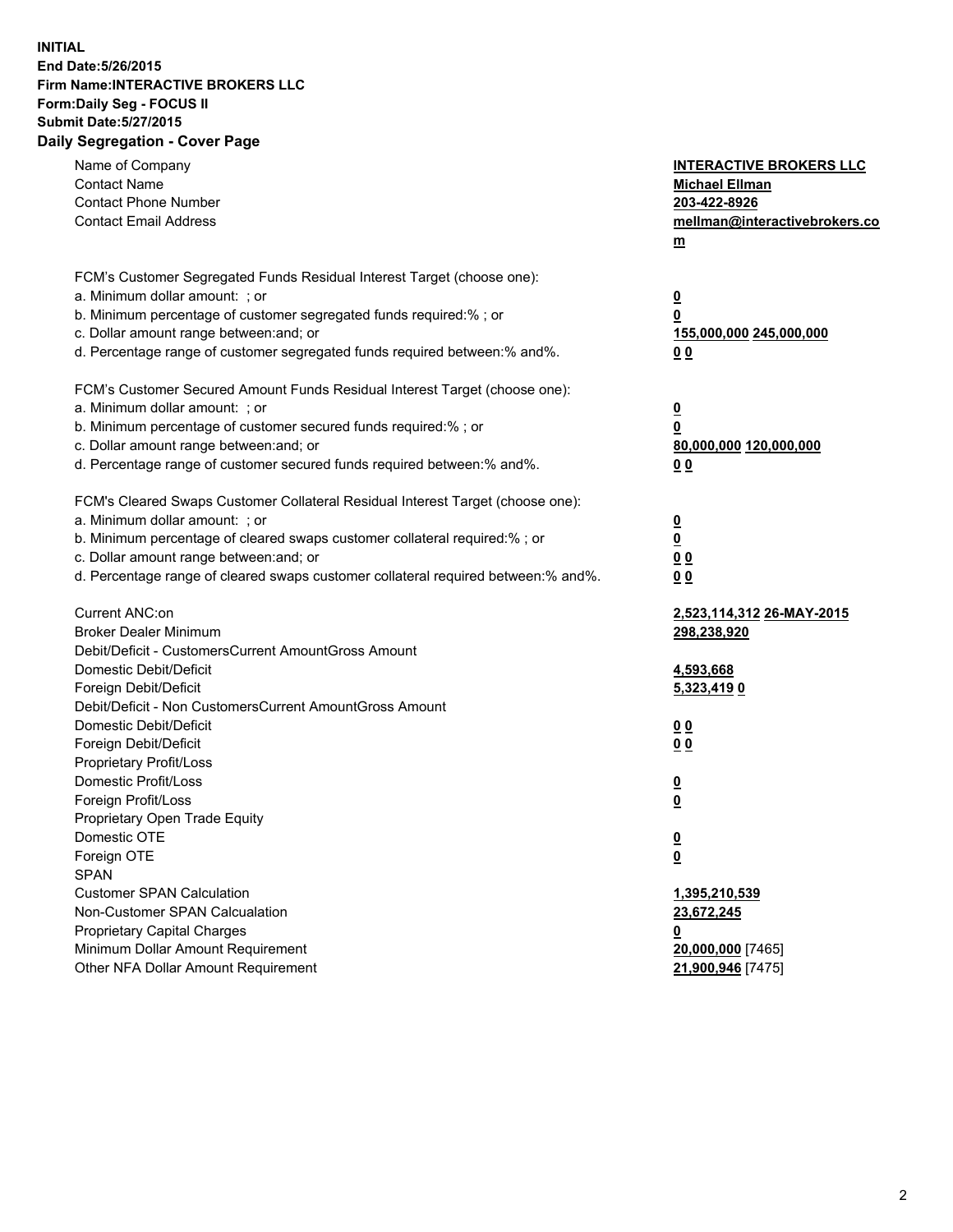## **INITIAL End Date:5/26/2015 Firm Name:INTERACTIVE BROKERS LLC Form:Daily Seg - FOCUS II Submit Date:5/27/2015 Daily Segregation - Secured Amounts**

| Foreign Futures and Foreign Options Secured Amounts                                         |                                                                                                                                                                                                                                                                                                                                                                                                                                                                                                                                                                                                                                                                                                                                                                                                                                                                                                                                                                                                                                                                                                                                                                                                                                                                                        |
|---------------------------------------------------------------------------------------------|----------------------------------------------------------------------------------------------------------------------------------------------------------------------------------------------------------------------------------------------------------------------------------------------------------------------------------------------------------------------------------------------------------------------------------------------------------------------------------------------------------------------------------------------------------------------------------------------------------------------------------------------------------------------------------------------------------------------------------------------------------------------------------------------------------------------------------------------------------------------------------------------------------------------------------------------------------------------------------------------------------------------------------------------------------------------------------------------------------------------------------------------------------------------------------------------------------------------------------------------------------------------------------------|
| Amount required to be set aside pursuant to law, rule or regulation of a foreign            | $0$ [7305]                                                                                                                                                                                                                                                                                                                                                                                                                                                                                                                                                                                                                                                                                                                                                                                                                                                                                                                                                                                                                                                                                                                                                                                                                                                                             |
|                                                                                             |                                                                                                                                                                                                                                                                                                                                                                                                                                                                                                                                                                                                                                                                                                                                                                                                                                                                                                                                                                                                                                                                                                                                                                                                                                                                                        |
| Net ledger balance - Foreign Futures and Foreign Option Trading - All Customers             |                                                                                                                                                                                                                                                                                                                                                                                                                                                                                                                                                                                                                                                                                                                                                                                                                                                                                                                                                                                                                                                                                                                                                                                                                                                                                        |
| A. Cash                                                                                     | 498,312,643 [7315]                                                                                                                                                                                                                                                                                                                                                                                                                                                                                                                                                                                                                                                                                                                                                                                                                                                                                                                                                                                                                                                                                                                                                                                                                                                                     |
| B. Securities (at market)                                                                   | $0$ [7317]                                                                                                                                                                                                                                                                                                                                                                                                                                                                                                                                                                                                                                                                                                                                                                                                                                                                                                                                                                                                                                                                                                                                                                                                                                                                             |
| Net unrealized profit (loss) in open futures contracts traded on a foreign board of trade   | 64,272,265 [7325]                                                                                                                                                                                                                                                                                                                                                                                                                                                                                                                                                                                                                                                                                                                                                                                                                                                                                                                                                                                                                                                                                                                                                                                                                                                                      |
| Exchange traded options                                                                     |                                                                                                                                                                                                                                                                                                                                                                                                                                                                                                                                                                                                                                                                                                                                                                                                                                                                                                                                                                                                                                                                                                                                                                                                                                                                                        |
| a. Market value of open option contracts purchased on a foreign board of trade              | 113,364 [7335]                                                                                                                                                                                                                                                                                                                                                                                                                                                                                                                                                                                                                                                                                                                                                                                                                                                                                                                                                                                                                                                                                                                                                                                                                                                                         |
| b. Market value of open contracts granted (sold) on a foreign board of trade                | $-67,537$ [7337]                                                                                                                                                                                                                                                                                                                                                                                                                                                                                                                                                                                                                                                                                                                                                                                                                                                                                                                                                                                                                                                                                                                                                                                                                                                                       |
| Net equity (deficit) (add lines 1.2. and 3.)                                                | 562,630,735 [7345]                                                                                                                                                                                                                                                                                                                                                                                                                                                                                                                                                                                                                                                                                                                                                                                                                                                                                                                                                                                                                                                                                                                                                                                                                                                                     |
| Account liquidating to a deficit and account with a debit balances - gross amount           | 5,323,419 [7351]                                                                                                                                                                                                                                                                                                                                                                                                                                                                                                                                                                                                                                                                                                                                                                                                                                                                                                                                                                                                                                                                                                                                                                                                                                                                       |
| Less: amount offset by customer owned securities                                            | 0 [7352] 5,323,419 [7354]                                                                                                                                                                                                                                                                                                                                                                                                                                                                                                                                                                                                                                                                                                                                                                                                                                                                                                                                                                                                                                                                                                                                                                                                                                                              |
| Amount required to be set aside as the secured amount - Net Liquidating Equity              | 567,954,154 [7355]                                                                                                                                                                                                                                                                                                                                                                                                                                                                                                                                                                                                                                                                                                                                                                                                                                                                                                                                                                                                                                                                                                                                                                                                                                                                     |
| Method (add lines 4 and 5)                                                                  |                                                                                                                                                                                                                                                                                                                                                                                                                                                                                                                                                                                                                                                                                                                                                                                                                                                                                                                                                                                                                                                                                                                                                                                                                                                                                        |
| Greater of amount required to be set aside pursuant to foreign jurisdiction (above) or line | 567,954,154 [7360]                                                                                                                                                                                                                                                                                                                                                                                                                                                                                                                                                                                                                                                                                                                                                                                                                                                                                                                                                                                                                                                                                                                                                                                                                                                                     |
| 6.                                                                                          |                                                                                                                                                                                                                                                                                                                                                                                                                                                                                                                                                                                                                                                                                                                                                                                                                                                                                                                                                                                                                                                                                                                                                                                                                                                                                        |
|                                                                                             |                                                                                                                                                                                                                                                                                                                                                                                                                                                                                                                                                                                                                                                                                                                                                                                                                                                                                                                                                                                                                                                                                                                                                                                                                                                                                        |
| Cash in banks                                                                               |                                                                                                                                                                                                                                                                                                                                                                                                                                                                                                                                                                                                                                                                                                                                                                                                                                                                                                                                                                                                                                                                                                                                                                                                                                                                                        |
| A. Banks located in the United States                                                       | $0$ [7500]                                                                                                                                                                                                                                                                                                                                                                                                                                                                                                                                                                                                                                                                                                                                                                                                                                                                                                                                                                                                                                                                                                                                                                                                                                                                             |
|                                                                                             | 0 [7520] 0 [7530]                                                                                                                                                                                                                                                                                                                                                                                                                                                                                                                                                                                                                                                                                                                                                                                                                                                                                                                                                                                                                                                                                                                                                                                                                                                                      |
| Securities                                                                                  |                                                                                                                                                                                                                                                                                                                                                                                                                                                                                                                                                                                                                                                                                                                                                                                                                                                                                                                                                                                                                                                                                                                                                                                                                                                                                        |
|                                                                                             | 478,857,510 [7540]                                                                                                                                                                                                                                                                                                                                                                                                                                                                                                                                                                                                                                                                                                                                                                                                                                                                                                                                                                                                                                                                                                                                                                                                                                                                     |
|                                                                                             | 0 [7560] 478,857,510 [7570]                                                                                                                                                                                                                                                                                                                                                                                                                                                                                                                                                                                                                                                                                                                                                                                                                                                                                                                                                                                                                                                                                                                                                                                                                                                            |
|                                                                                             |                                                                                                                                                                                                                                                                                                                                                                                                                                                                                                                                                                                                                                                                                                                                                                                                                                                                                                                                                                                                                                                                                                                                                                                                                                                                                        |
|                                                                                             | $0$ [7580]                                                                                                                                                                                                                                                                                                                                                                                                                                                                                                                                                                                                                                                                                                                                                                                                                                                                                                                                                                                                                                                                                                                                                                                                                                                                             |
|                                                                                             | $0$ [7590]                                                                                                                                                                                                                                                                                                                                                                                                                                                                                                                                                                                                                                                                                                                                                                                                                                                                                                                                                                                                                                                                                                                                                                                                                                                                             |
|                                                                                             | $0$ [7600]                                                                                                                                                                                                                                                                                                                                                                                                                                                                                                                                                                                                                                                                                                                                                                                                                                                                                                                                                                                                                                                                                                                                                                                                                                                                             |
|                                                                                             | $0$ [7610]                                                                                                                                                                                                                                                                                                                                                                                                                                                                                                                                                                                                                                                                                                                                                                                                                                                                                                                                                                                                                                                                                                                                                                                                                                                                             |
|                                                                                             | 0 [7615] 0 [7620]                                                                                                                                                                                                                                                                                                                                                                                                                                                                                                                                                                                                                                                                                                                                                                                                                                                                                                                                                                                                                                                                                                                                                                                                                                                                      |
|                                                                                             |                                                                                                                                                                                                                                                                                                                                                                                                                                                                                                                                                                                                                                                                                                                                                                                                                                                                                                                                                                                                                                                                                                                                                                                                                                                                                        |
|                                                                                             | $0$ [7640]                                                                                                                                                                                                                                                                                                                                                                                                                                                                                                                                                                                                                                                                                                                                                                                                                                                                                                                                                                                                                                                                                                                                                                                                                                                                             |
|                                                                                             | $0$ [7650]                                                                                                                                                                                                                                                                                                                                                                                                                                                                                                                                                                                                                                                                                                                                                                                                                                                                                                                                                                                                                                                                                                                                                                                                                                                                             |
|                                                                                             | $0$ [7660]                                                                                                                                                                                                                                                                                                                                                                                                                                                                                                                                                                                                                                                                                                                                                                                                                                                                                                                                                                                                                                                                                                                                                                                                                                                                             |
|                                                                                             | $0$ [7670]                                                                                                                                                                                                                                                                                                                                                                                                                                                                                                                                                                                                                                                                                                                                                                                                                                                                                                                                                                                                                                                                                                                                                                                                                                                                             |
|                                                                                             | 0 [7675] 0 [7680]                                                                                                                                                                                                                                                                                                                                                                                                                                                                                                                                                                                                                                                                                                                                                                                                                                                                                                                                                                                                                                                                                                                                                                                                                                                                      |
|                                                                                             |                                                                                                                                                                                                                                                                                                                                                                                                                                                                                                                                                                                                                                                                                                                                                                                                                                                                                                                                                                                                                                                                                                                                                                                                                                                                                        |
|                                                                                             | 190,250,564 [7700]                                                                                                                                                                                                                                                                                                                                                                                                                                                                                                                                                                                                                                                                                                                                                                                                                                                                                                                                                                                                                                                                                                                                                                                                                                                                     |
|                                                                                             | $0$ [7710]                                                                                                                                                                                                                                                                                                                                                                                                                                                                                                                                                                                                                                                                                                                                                                                                                                                                                                                                                                                                                                                                                                                                                                                                                                                                             |
|                                                                                             | 53,659,217 [7720]                                                                                                                                                                                                                                                                                                                                                                                                                                                                                                                                                                                                                                                                                                                                                                                                                                                                                                                                                                                                                                                                                                                                                                                                                                                                      |
|                                                                                             | 113,365 [7730]                                                                                                                                                                                                                                                                                                                                                                                                                                                                                                                                                                                                                                                                                                                                                                                                                                                                                                                                                                                                                                                                                                                                                                                                                                                                         |
|                                                                                             | 67,532 [7735] 243,955,614 [7740]                                                                                                                                                                                                                                                                                                                                                                                                                                                                                                                                                                                                                                                                                                                                                                                                                                                                                                                                                                                                                                                                                                                                                                                                                                                       |
|                                                                                             | $0$ [7760]                                                                                                                                                                                                                                                                                                                                                                                                                                                                                                                                                                                                                                                                                                                                                                                                                                                                                                                                                                                                                                                                                                                                                                                                                                                                             |
|                                                                                             | $0$ [7765]                                                                                                                                                                                                                                                                                                                                                                                                                                                                                                                                                                                                                                                                                                                                                                                                                                                                                                                                                                                                                                                                                                                                                                                                                                                                             |
|                                                                                             | 722,813,124 [7770]                                                                                                                                                                                                                                                                                                                                                                                                                                                                                                                                                                                                                                                                                                                                                                                                                                                                                                                                                                                                                                                                                                                                                                                                                                                                     |
| Page 1 from Line 8)                                                                         | 154,858,970 [7380]                                                                                                                                                                                                                                                                                                                                                                                                                                                                                                                                                                                                                                                                                                                                                                                                                                                                                                                                                                                                                                                                                                                                                                                                                                                                     |
| Management Target Amount for Excess funds in separate section 30.7 accounts                 | 80,000,000 [7780]                                                                                                                                                                                                                                                                                                                                                                                                                                                                                                                                                                                                                                                                                                                                                                                                                                                                                                                                                                                                                                                                                                                                                                                                                                                                      |
| Excess (deficiency) funds in separate 30.7 accounts over (under) Management Target          | 74,858,970 [7785]                                                                                                                                                                                                                                                                                                                                                                                                                                                                                                                                                                                                                                                                                                                                                                                                                                                                                                                                                                                                                                                                                                                                                                                                                                                                      |
|                                                                                             | government or a rule of a self-regulatory organization authorized thereunder<br>FUNDS DEPOSITED IN SEPARATE REGULATION 30.7 ACCOUNTS<br>B. Other banks qualified under Regulation 30.7<br>A. In safekeeping with banks located in the United States<br>B. In safekeeping with other banks qualified under Regulation 30.7<br>Equities with registered futures commission merchants<br>A. Cash<br><b>B.</b> Securities<br>C. Unrealized gain (loss) on open futures contracts<br>D. Value of long option contracts<br>E. Value of short option contracts<br>Amounts held by clearing organizations of foreign boards of trade<br>A. Cash<br><b>B.</b> Securities<br>C. Amount due to (from) clearing organization - daily variation<br>D. Value of long option contracts<br>E. Value of short option contracts<br>Amounts held by members of foreign boards of trade<br>A. Cash<br><b>B.</b> Securities<br>C. Unrealized gain (loss) on open futures contracts<br>D. Value of long option contracts<br>E. Value of short option contracts<br>Amounts with other depositories designated by a foreign board of trade<br>Segregated funds on hand<br>Total funds in separate section 30.7 accounts<br>Excess (deficiency) Set Aside for Secured Amount (subtract line 7 Secured Statement |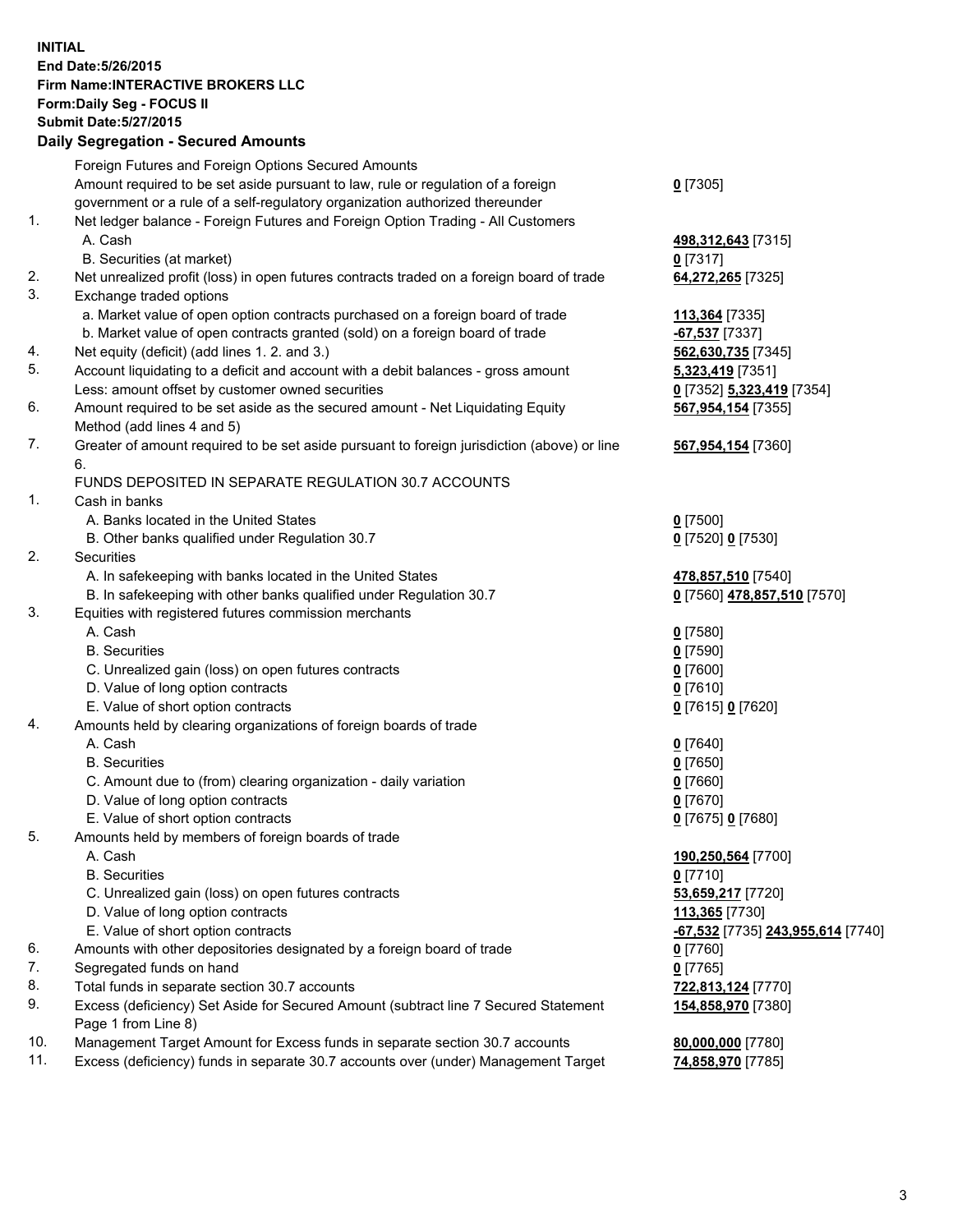**INITIAL End Date:5/26/2015 Firm Name:INTERACTIVE BROKERS LLC Form:Daily Seg - FOCUS II Submit Date:5/27/2015 Daily Segregation - Segregation Statement** SEGREGATION REQUIREMENTS(Section 4d(2) of the CEAct) 1. Net ledger balance A. Cash **2,687,370,848** [7010] B. Securities (at market) **0** [7020] 2. Net unrealized profit (loss) in open futures contracts traded on a contract market **8,120,845** [7030] 3. Exchange traded options A. Add market value of open option contracts purchased on a contract market **102,578,750** [7032] B. Deduct market value of open option contracts granted (sold) on a contract market **-156,293,549** [7033] 4. Net equity (deficit) (add lines 1, 2 and 3) **2,641,776,894** [7040] 5. Accounts liquidating to a deficit and accounts with debit balances - gross amount **4,593,668** [7045] Less: amount offset by customer securities **0** [7047] **4,593,668** [7050] 6. Amount required to be segregated (add lines 4 and 5) **2,646,370,562** [7060] FUNDS IN SEGREGATED ACCOUNTS 7. Deposited in segregated funds bank accounts A. Cash **348,734,952** [7070] B. Securities representing investments of customers' funds (at market) **1,542,274,051** [7080] C. Securities held for particular customers or option customers in lieu of cash (at market) **0** [7090] 8. Margins on deposit with derivatives clearing organizations of contract markets A. Cash **15,423,212** [7100] B. Securities representing investments of customers' funds (at market) **120,539,978** [7110] C. Securities held for particular customers or option customers in lieu of cash (at market) **0** [7120] 9. Net settlement from (to) derivatives clearing organizations of contract markets **-1,599** [7130] 10. Exchange traded options A. Value of open long option contracts **3,305,164** [7132] B. Value of open short option contracts **-8,076,503** [7133] 11. Net equities with other FCMs A. Net liquidating equity **8,852,057** [7140] B. Securities representing investments of customers' funds (at market) **843,214,454** [7160] C. Securities held for particular customers or option customers in lieu of cash (at market) **0** [7170] 12. Segregated funds on hand **0** [7150] 13. Total amount in segregation (add lines 7 through 12) **2,874,265,766** [7180] 14. Excess (deficiency) funds in segregation (subtract line 6 from line 13) **227,895,204** [7190] 15. Management Target Amount for Excess funds in segregation **155,000,000** [7194]

16. Excess (deficiency) funds in segregation over (under) Management Target Amount Excess

**72,895,204** [7198]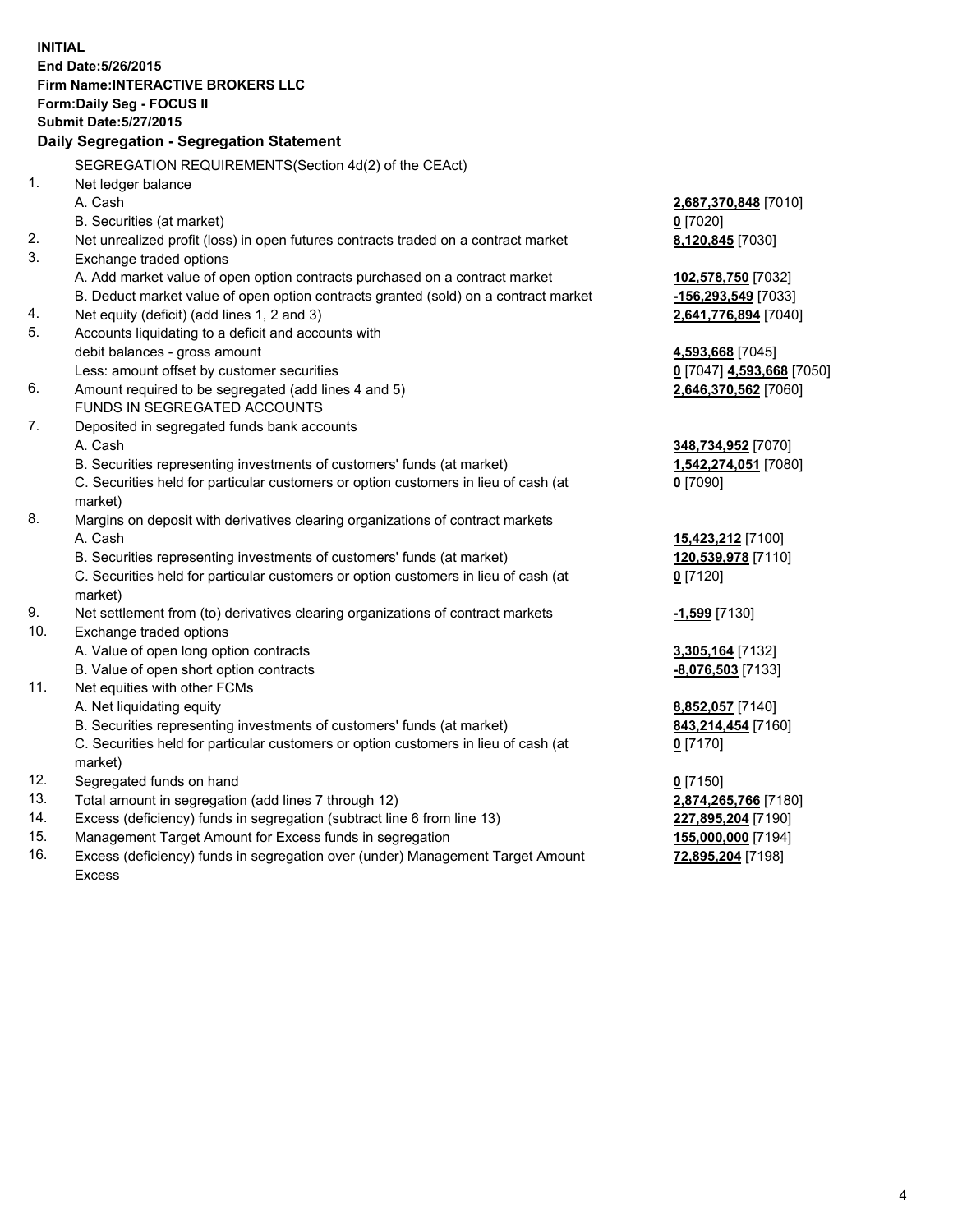## **INITIAL End Date:5/26/2015 Firm Name:INTERACTIVE BROKERS LLC Form:Daily Seg - FOCUS II Submit Date:5/27/2015 Daily Segregation - Supplemental**

| $\blacksquare$           | Total gross margin deficiencies - Segregated Funds Origin                                                                        | 296,631 [9100] |
|--------------------------|----------------------------------------------------------------------------------------------------------------------------------|----------------|
| $\blacksquare$           | Total gross margin deficiencies - Secured Funds Origin                                                                           | 45,125 [9101]  |
| $\blacksquare$           | Total gross margin deficiencies - Cleared Swaps Customer Collateral Funds Origin                                                 | $0$ [9102]     |
| $\blacksquare$           | Total gross margin deficiencies - Noncustomer and Proprietary Accounts Origin                                                    | $0$ [9103]     |
| $\blacksquare$           | Total number of accounts contributing to total gross margin deficiencies - Segregated<br>Funds Origin                            | 5 [9104]       |
| $\blacksquare$           | Total number of accounts contributing to total gross margin deficiencies - Secured<br><b>Funds Origin</b>                        | 7 [9105]       |
| $\overline{\phantom{a}}$ | Total number of accounts contributing to the total gross margin deficiencies - Cleared<br>Swaps Customer Collateral Funds Origin | $0$ [9106]     |
| -                        | Total number of accounts contributing to the total gross margin deficiencies -<br>Noncustomer and Proprietary Accounts Origin    | $0$ [9107]     |
| $\blacksquare$           | Upload a copy of the firm's daily margin report the FCM uses to issue margin calls<br>which corresponds with the reporting date. |                |

05.26.2015 Commodity Margin Deficiency Report.xls